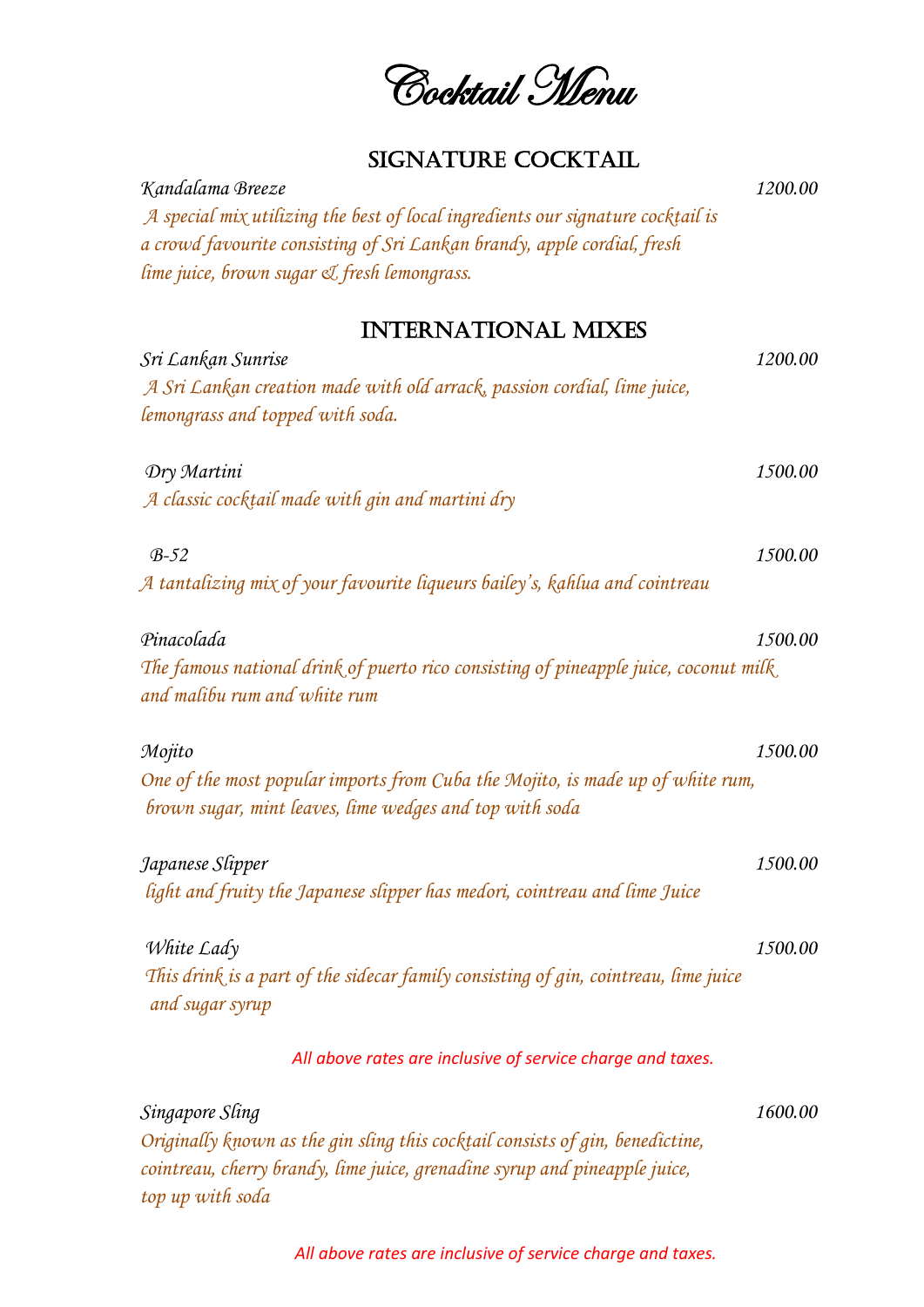| Daiquiri<br>The daiquiri is a rum based cocktail shaken with cointreau, lime juice<br>and sugar syrup           | 1500.00 |
|-----------------------------------------------------------------------------------------------------------------|---------|
|                                                                                                                 | 1500.00 |
| Blue Lagoon<br>A popular summer cocktail made of vodka, blue curacao, lime juice<br>and topped up with lemonade |         |
| Margarita                                                                                                       | 1500.00 |
| A Mexican cocktail consisting of tequila, triple sec, lime juice and sugar syrup                                |         |
| <b>Black Russian</b>                                                                                            | 1600.00 |
| A simple and straightforward cocktail made up of vodka and kahlua.                                              |         |
| Long Island Ice Tea                                                                                             | 1900.00 |
| Named after its resemblance to normal iced tea, long island ice tea consists                                    |         |
| of vodka, gin, rum, tequila and triple Sec top up with coca cola                                                |         |
| Whisky Sour                                                                                                     | 1500.00 |
| A timeless classic which is whiskey based mixed with lime juice and sugar                                       |         |
| Brandy Alexander                                                                                                | 1600.00 |
| A brandy based dessert cocktail consisting of brandy shaken with crème de cacao,                                |         |
| fresh cream and sugar syrup                                                                                     |         |
| Bloody Mary                                                                                                     | 1500.00 |
| A must have in any cocktail menu the famous bloody mary made up of vodka,                                       |         |
| tomato juice, lime juice, tabasco sauce, salt/pepper and worcestershire sauce                                   |         |
| Cosmopolitan                                                                                                    | 1600.00 |
| A much sought after cocktail containing a delicious blend of vodka, cointreau,                                  |         |
| lime juice and cranberry juice                                                                                  |         |
| Espresso Martini                                                                                                | 1700.00 |
| Cold coffee flavoured cocktail made with vodka, espresso coffee, kahlua liqueur,<br>and sugar syrup             |         |
| Negroni                                                                                                         | 1700.00 |
| Italian cocktail, made of gin, martini rosso, campari, garnished with orange peel.                              |         |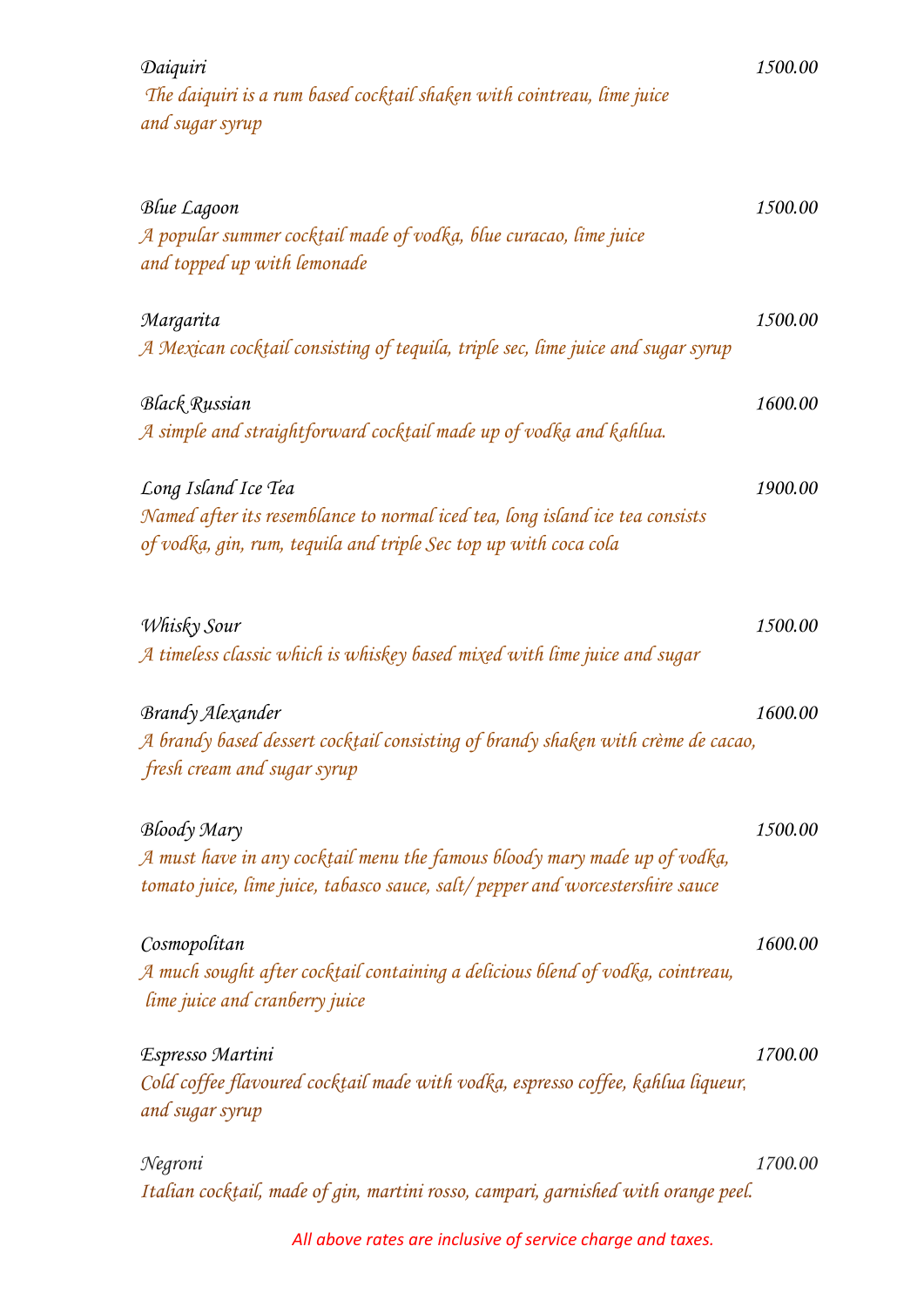### Mixology at heritance kandalama

| Kandula<br>Created by or very own Kandula is a delicious mix of Sri Lankan old arrack,<br>$\lim$ e cordial, $\mathcal{I}$ pineapple juice | 1300.00 |
|-------------------------------------------------------------------------------------------------------------------------------------------|---------|
| Kamatha<br>A delicious original creation consisting of Sri Lankan old arrack, passion & lime juice                                        | 1300.00 |
| Karaliya<br>The Karaliya is a refreshing mix of Sri Lankan gin, lime juice, nelli cordial,<br>sugar syrup & topped with soda              | 1300.00 |
| Kasyapa<br>Our very own unique mix of vodka, cointreau & blackcurrant cordial                                                             | 1300.00 |
| Kasthuri<br>Kasthuri is a delicious mix of rum, amaretto, pineapple juice<br>$\mathcal{A}$ a dash of grenadine syrup                      | 1300.00 |

#### COCKTAILS IN PITCHER  *(1 Ltr /Sufficient for 5 People )*

*Mojito 5500.00 One of the most popular imports from cuba the mojito,is made up of white rum, brown sugar, mint leaves lime wedges and top with soda*

*Kamatha 4500.00 A delicious original creation consisting of Sri Lankan old arrack, passion juice & lime juice*

*Kandalama Breeze 4500.00 A special mix utilizing the best of local ingredients our signature cocktail is a crowd favourite consisting of Sri Lankan brandy, apple cordial, fresh lime juice, brown sugar & fresh lemongrass.*